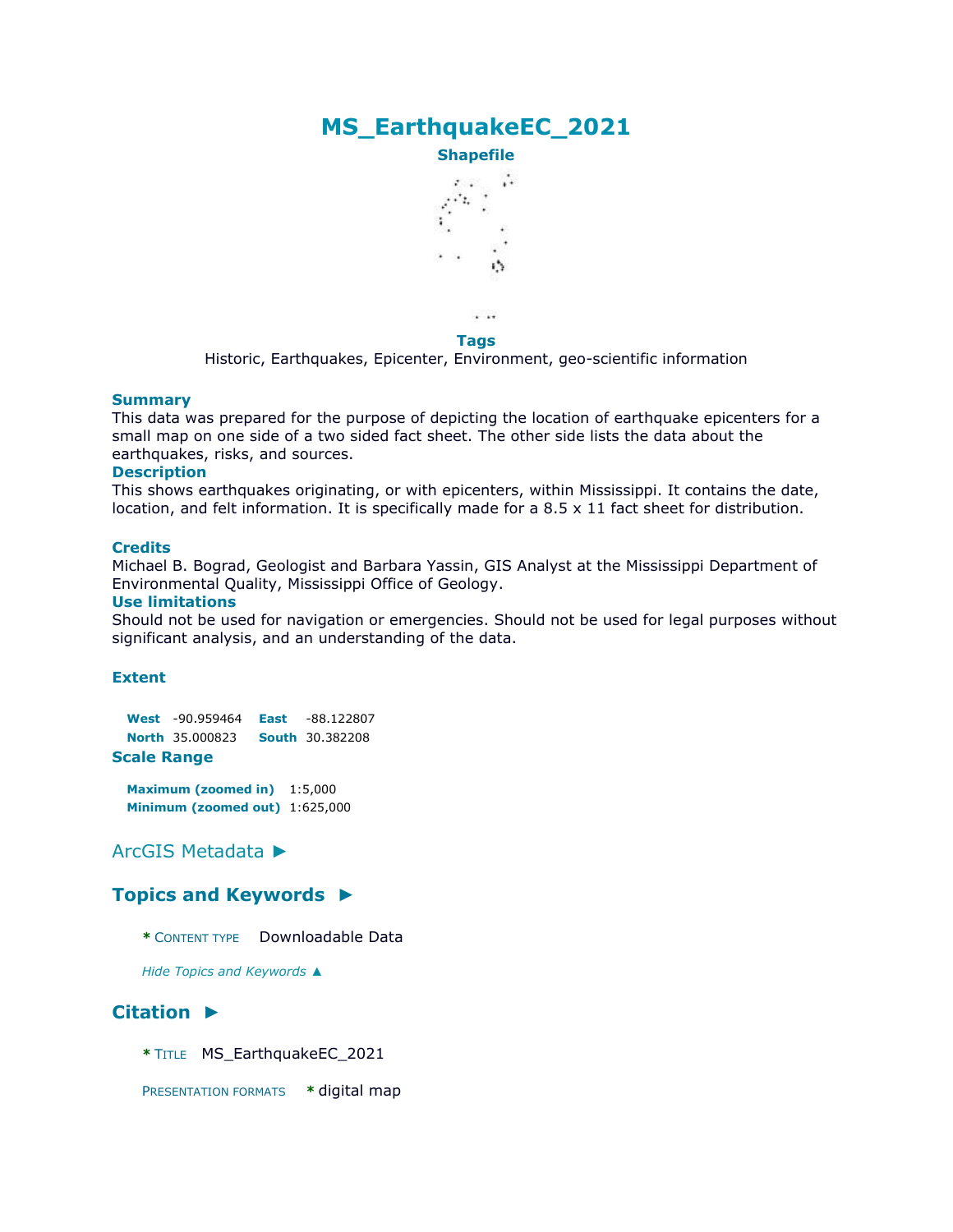*Hide [Citation](file:///C:/Users/swalker/AppData/Local/Temp/arcF10F/tmpAB41.tmp.htm%23ID0ENMA) [▲](file:///C:/Users/swalker/AppData/Local/Temp/arcF10F/tmpAB41.tmp.htm%23ID0ENMA)*

## **[Resource Details](file:///C:/Users/swalker/AppData/Local/Temp/arcF10F/tmpAB41.tmp.htm%23ID0EEBENA) [►](file:///C:/Users/swalker/AppData/Local/Temp/arcF10F/tmpAB41.tmp.htm%23ID0EEBENA)**

DATASET LANGUAGES **\*** English (UNITED STATES) DATASET CHARACTER SET utf8 - 8 bit UCS Transfer Format

STATUS on-going SPATIAL REPRESENTATION TYPE **\*** vector

SPATIAL RESOLUTION DATASET'S SCALE SCALE DENOMINATOR 500000

**\*** PROCESSING ENVIRONMENT Version 6.2 (Build 9200) ; Esri ArcGIS 10.8.1.14362

**CREDITS** 

Michael B. Bograd, Geologist and Barbara Yassin, GIS Analyst at the Mississippi Department of Environmental Quality, Mississippi Office of Geology.

#### ARCGIS ITEM PROPERTIES

```
* NAME MS_EarthquakeEC_2021 
* SIZE 0.002 
* LOCATION file://\\DESKTOP-
TP9LNVL\F$\DATA\00_CLIMATE_WEATHER\MDEQ_EarthquakeEC_2021\MS_EarthquakeEC_
2021.shp 
 * ACCESS PROTOCOL Local Area Network
```
*Hide [Resource Details](file:///C:/Users/swalker/AppData/Local/Temp/arcF10F/tmpAB41.tmp.htm%23ID0EEBENA) [▲](file:///C:/Users/swalker/AppData/Local/Temp/arcF10F/tmpAB41.tmp.htm%23ID0EEBENA)*

## **[Extents](file:///C:/Users/swalker/AppData/Local/Temp/arcF10F/tmpAB41.tmp.htm%23ID0EECBENA) [►](file:///C:/Users/swalker/AppData/Local/Temp/arcF10F/tmpAB41.tmp.htm%23ID0EECBENA)**

EXTENT GEOGRAPHIC EXTENT BOUNDING RECTANGLE EXTENT TYPE Extent used for searching **\*** WEST LONGITUDE -90.959464 **\*** EAST LONGITUDE -88.122807 **\*** NORTH LATITUDE 35.000823 **\*** SOUTH LATITUDE 30.382208 **\*** EXTENT CONTAINS THE RESOURCE Yes EXTENT IN THE ITEM'S COORDINATE SYSTEM **\*** WEST LONGITUDE 389599.159816 **\*** EAST LONGITUDE 648543.324336 **\*** SOUTH LATITUDE 1066238.759704 **\*** NORTH LATITUDE 1577338.963345

**\*** EXTENT CONTAINS THE RESOURCE Yes

*Hide [Extents](file:///C:/Users/swalker/AppData/Local/Temp/arcF10F/tmpAB41.tmp.htm%23ID0EECBENA) [▲](file:///C:/Users/swalker/AppData/Local/Temp/arcF10F/tmpAB41.tmp.htm%23ID0EECBENA)*

#### **[Resource Maintenance](file:///C:/Users/swalker/AppData/Local/Temp/arcF10F/tmpAB41.tmp.htm%23ID0EAMA) [►](file:///C:/Users/swalker/AppData/Local/Temp/arcF10F/tmpAB41.tmp.htm%23ID0EAMA)**

RESOURCE MAINTENANCE UPDATE FREQUENCY as needed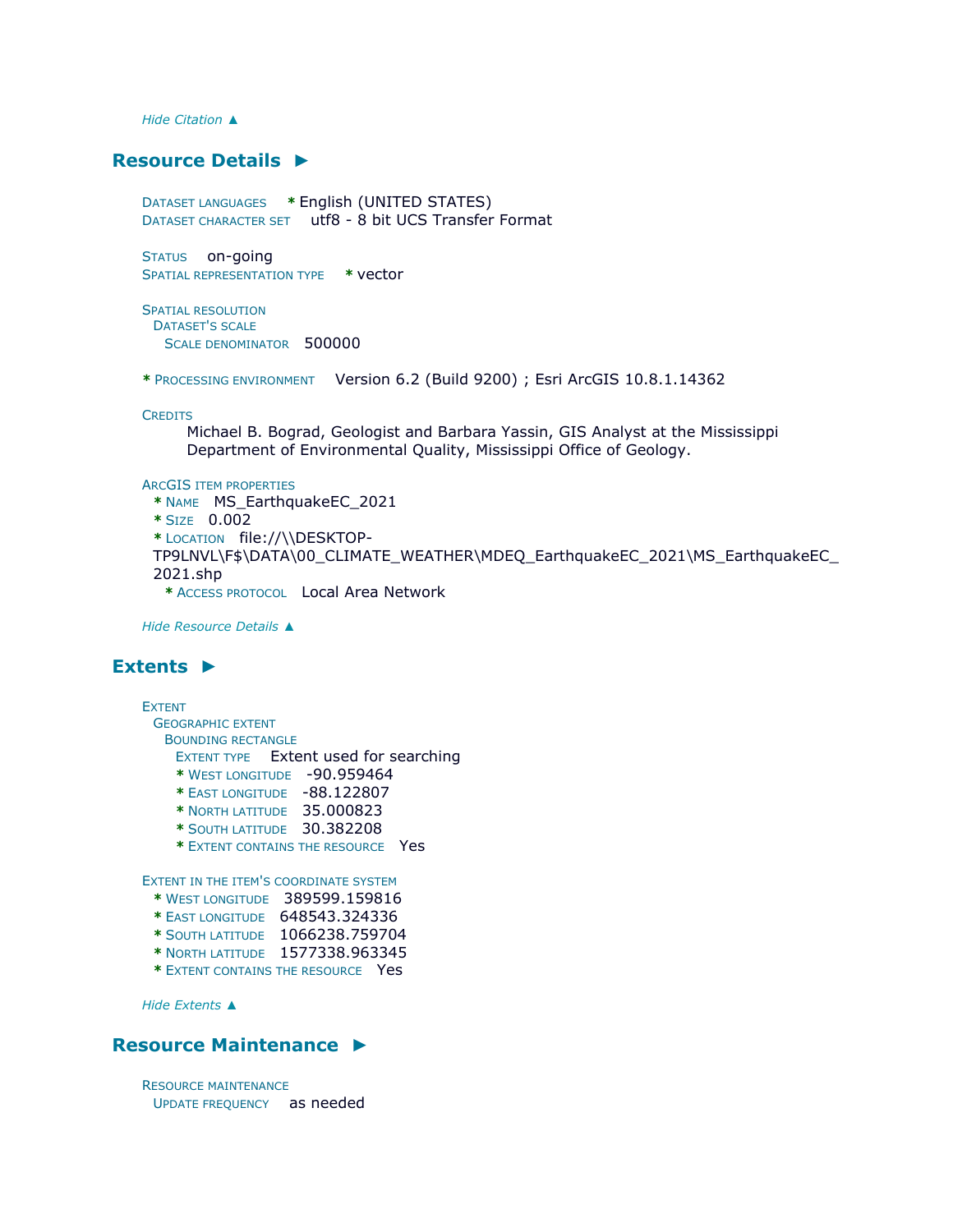*Hide [Resource Maintenance](file:///C:/Users/swalker/AppData/Local/Temp/arcF10F/tmpAB41.tmp.htm%23ID0EAMA) [▲](file:///C:/Users/swalker/AppData/Local/Temp/arcF10F/tmpAB41.tmp.htm%23ID0EAMA)*

#### **[Resource Constraints](file:///C:/Users/swalker/AppData/Local/Temp/arcF10F/tmpAB41.tmp.htm%23ID0EEMA) [►](file:///C:/Users/swalker/AppData/Local/Temp/arcF10F/tmpAB41.tmp.htm%23ID0EEMA)**

**CONSTRAINTS** LIMITATIONS OF USE

> Should not be used for navigation or emergencies. Should not be used for legal purposes without significant analysis, and an understanding of the data.

*Hide [Resource Constraints](file:///C:/Users/swalker/AppData/Local/Temp/arcF10F/tmpAB41.tmp.htm%23ID0EEMA) [▲](file:///C:/Users/swalker/AppData/Local/Temp/arcF10F/tmpAB41.tmp.htm%23ID0EEMA)*

### **[Spatial Reference](file:///C:/Users/swalker/AppData/Local/Temp/arcF10F/tmpAB41.tmp.htm%23ID0EEAENA) [►](file:///C:/Users/swalker/AppData/Local/Temp/arcF10F/tmpAB41.tmp.htm%23ID0EEAENA)**

ARCGIS COORDINATE SYSTEM **\*** TYPE Projected **\*** GEOGRAPHIC COORDINATE REFERENCE GCS\_North\_American\_1983 **\*** PROJECTION NAD\_1983\_Transverse\_Mercator **\*** COORDINATE REFERENCE DETAILS PROJECTED COORDINATE SYSTEM X ORIGIN -5122200 Y ORIGIN -12297100 XY SCALE 450341949.05908716 Z ORIGIN -100000 Z SCALE 10000 M ORIGIN -100000 M SCALE 10000 XY TOLERANCE 0.001 Z TOLERANCE 0.001 M TOLERANCE 0.001 HIGH PRECISION true WELL-KNOWN TEXT PROJCS["NAD\_1983\_Transverse\_Mercator",GEOGCS["GCS\_North\_American\_1983",DAT UM["D\_North\_American\_1983",SPHEROID["GRS\_1980",6378137.0,298.257222101]],PR IMEM["Greenwich",0.0],UNIT["Degree",0.0174532925199433]],PROJECTION["Transvers e\_Mercator"],PARAMETER["False\_Easting",500000.0],PARAMETER["False\_Northing",130 0000.0], PARAMETER<sup>["</sup>Central\_Meridian", -89.75],PARAMETER["Scale\_Factor",0.99983],PARAMETER["Latitude\_Of\_Origin",32.5],UN IT["Meter",1.0]]

REFERENCE SYSTEM IDENTIFIER **\*** VALUE 0

*Hide [Spatial Reference](file:///C:/Users/swalker/AppData/Local/Temp/arcF10F/tmpAB41.tmp.htm%23ID0EEAENA) [▲](file:///C:/Users/swalker/AppData/Local/Temp/arcF10F/tmpAB41.tmp.htm%23ID0EEAENA)*

## **[Spatial Data Properties](file:///C:/Users/swalker/AppData/Local/Temp/arcF10F/tmpAB41.tmp.htm%23ID0EFAASA) [►](file:///C:/Users/swalker/AppData/Local/Temp/arcF10F/tmpAB41.tmp.htm%23ID0EFAASA)**

V[ECTOR](file:///C:/Users/swalker/AppData/Local/Temp/arcF10F/tmpAB41.tmp.htm%23ID0EBADA) ► **\*** LEVEL OF TOPOLOGY FOR THIS DATASET geometry only

GEOMETRIC OBJECTS FEATURE CLASS NAME MS\_EarthquakeEC\_2021 **\*** OBJECT TYPE point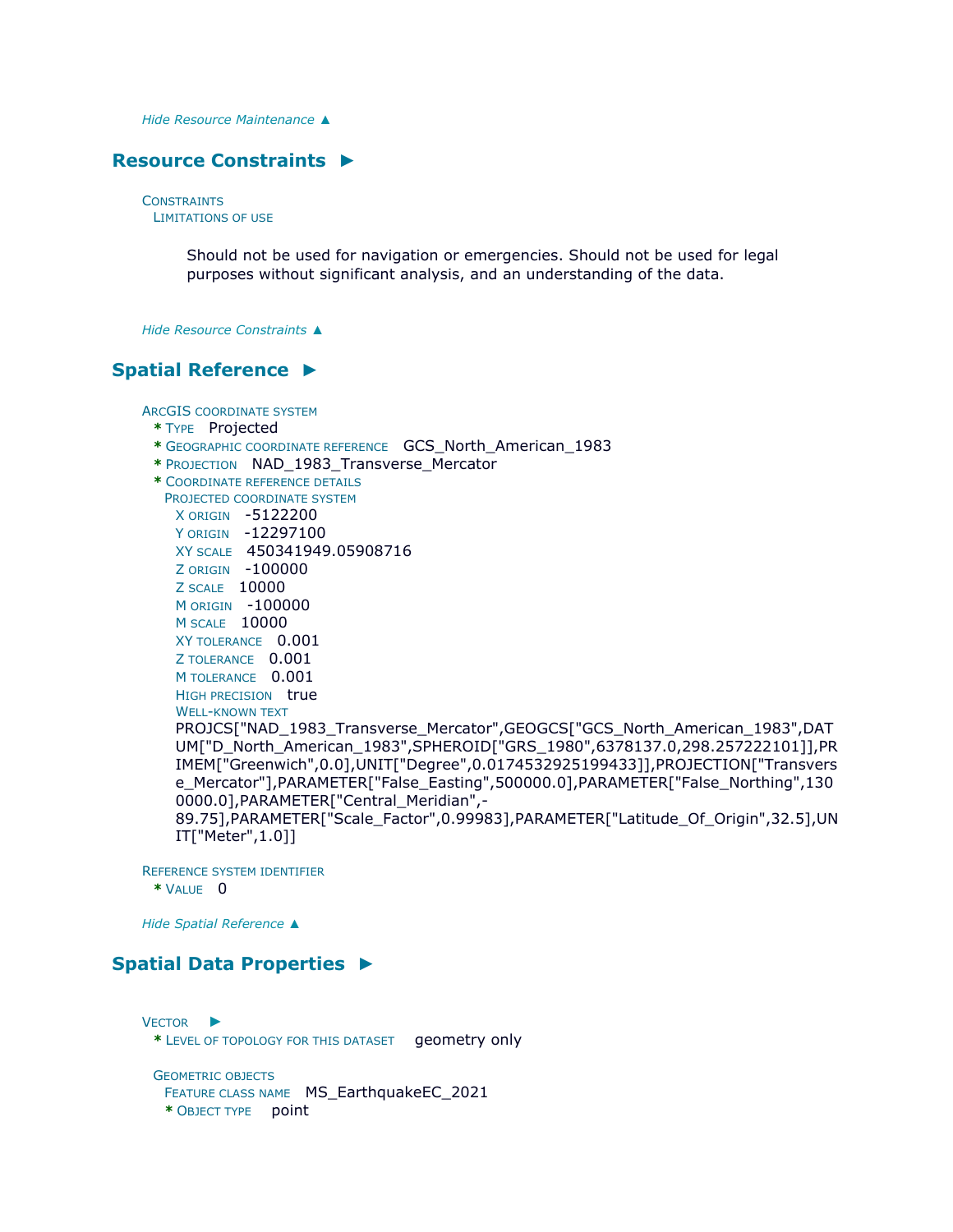**\*** OBJECT COUNT 62

*Hide [Vector](file:///C:/Users/swalker/AppData/Local/Temp/arcF10F/tmpAB41.tmp.htm%23ID0EBADA) [▲](file:///C:/Users/swalker/AppData/Local/Temp/arcF10F/tmpAB41.tmp.htm%23ID0EBADA)*

ARCGIS FEATURE CLASS P[ROPERTIES](file:///C:/Users/swalker/AppData/Local/Temp/arcF10F/tmpAB41.tmp.htm%23ID0EA) ►

FEATURE CLASS NAME MS\_EarthquakeEC\_2021

- **\*** FEATURE TYPE Simple
- **\*** GEOMETRY TYPE Point
- **\*** HAS TOPOLOGY FALSE
- **\*** FEATURE COUNT 62
- **\*** SPATIAL INDEX TRUE
- **\*** LINEAR REFERENCING FALSE

*Hide [ArcGIS Feature Class Properties](file:///C:/Users/swalker/AppData/Local/Temp/arcF10F/tmpAB41.tmp.htm%23ID0EA) [▲](file:///C:/Users/swalker/AppData/Local/Temp/arcF10F/tmpAB41.tmp.htm%23ID0EA)*

*Hide [Spatial Data Properties](file:///C:/Users/swalker/AppData/Local/Temp/arcF10F/tmpAB41.tmp.htm%23ID0EFAASA) [▲](file:///C:/Users/swalker/AppData/Local/Temp/arcF10F/tmpAB41.tmp.htm%23ID0EFAASA)*

## **[Geoprocessing history](file:///C:/Users/swalker/AppData/Local/Temp/arcF10F/tmpAB41.tmp.htm%23ID0ECENA) [►](file:///C:/Users/swalker/AppData/Local/Temp/arcF10F/tmpAB41.tmp.htm%23ID0ECENA)**

**PROCESS** PROCESS NAME DATE 2005-12-01 15:01:28 TOOL LOCATION C:\Program Files\ArcGIS\ArcToolbox\Toolboxes\Data Management Tools.tbx\CopyFeatures COMMAND ISSUED CopyFeatures E:\equake\quakesm\point E:\equake\quakesm point.shp # 0 0 0 INCLUDE IN LINEAGE WHEN EXPORTING METADATA NO

*Hide [Geoprocessing history](file:///C:/Users/swalker/AppData/Local/Temp/arcF10F/tmpAB41.tmp.htm%23ID0ECENA) [▲](file:///C:/Users/swalker/AppData/Local/Temp/arcF10F/tmpAB41.tmp.htm%23ID0ECENA)*

## **[Distribution](file:///C:/Users/swalker/AppData/Local/Temp/arcF10F/tmpAB41.tmp.htm%23ID0EFA) [►](file:///C:/Users/swalker/AppData/Local/Temp/arcF10F/tmpAB41.tmp.htm%23ID0EFA)**

D[ISTRIBUTOR](file:///C:/Users/swalker/AppData/Local/Temp/arcF10F/tmpAB41.tmp.htm%23ID0EBCFA) ► AVAILABLE FORMAT **\*** NAME Shapefile TRANSFER OPTIONS **\*** TRANSFER SIZE 0.001 ONLINE SOURCE **\*** LOCATION file://\\BYASSIN2-GEO\D\$\WorkspaceD\equake\quakesm\_point08.shp **\*** ACCESS PROTOCOL Local Area Network **\*** DESCRIPTION Downloadable Data *Hide [Distributor](file:///C:/Users/swalker/AppData/Local/Temp/arcF10F/tmpAB41.tmp.htm%23ID0EBCFA) [▲](file:///C:/Users/swalker/AppData/Local/Temp/arcF10F/tmpAB41.tmp.htm%23ID0EBCFA)* DISTRIBUTION FORMAT **\*** NAME Shapefile TRANSFER OPTIONS **\*** TRANSFER SIZE 0.002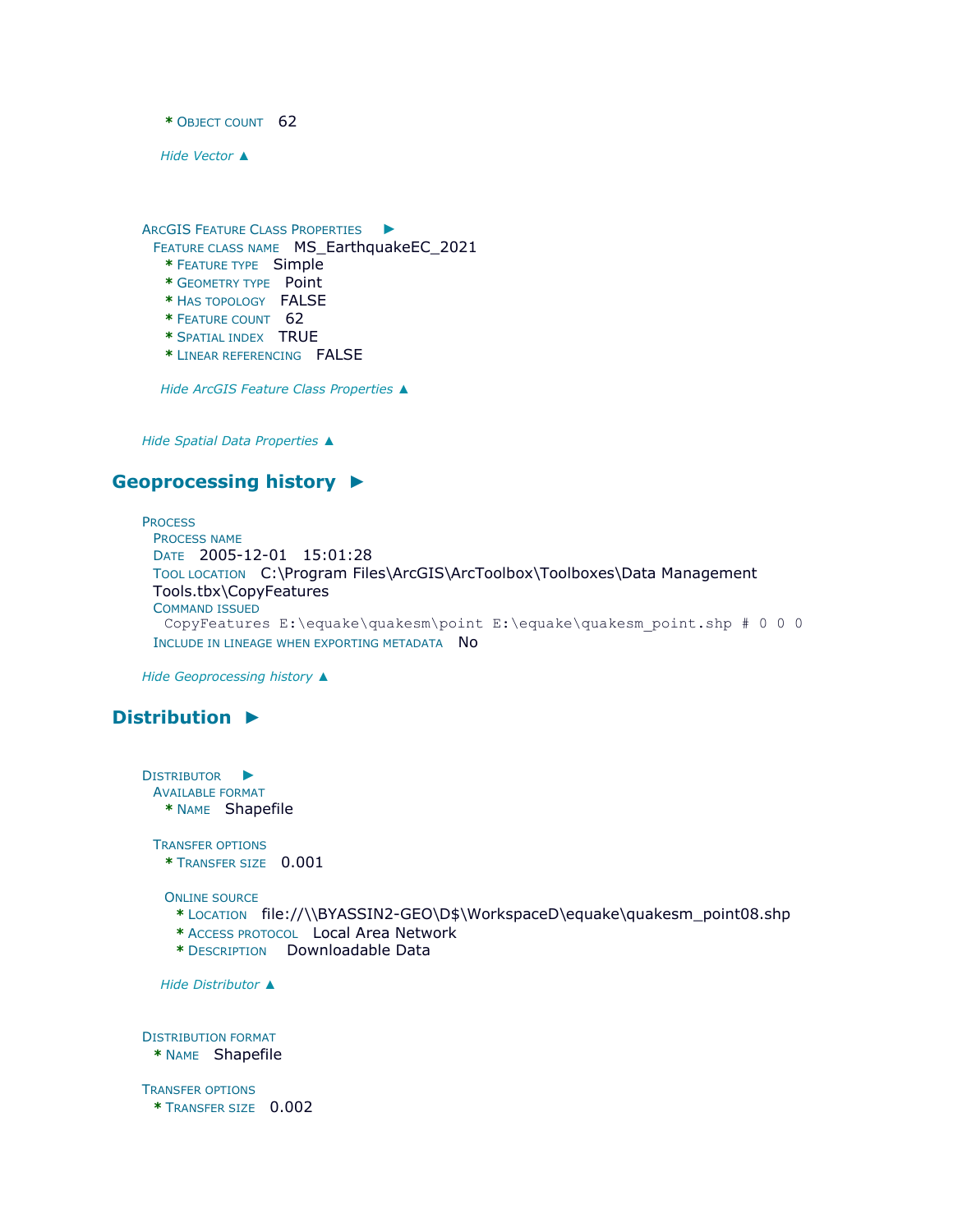*Hide [Distribution](file:///C:/Users/swalker/AppData/Local/Temp/arcF10F/tmpAB41.tmp.htm%23ID0EFA) [▲](file:///C:/Users/swalker/AppData/Local/Temp/arcF10F/tmpAB41.tmp.htm%23ID0EFA)*

## **[Fields](file:///C:/Users/swalker/AppData/Local/Temp/arcF10F/tmpAB41.tmp.htm%23ID0EQA) [►](file:///C:/Users/swalker/AppData/Local/Temp/arcF10F/tmpAB41.tmp.htm%23ID0EQA)**

```
DETAILS FOR OBJECT MS_EarthquakeEC_2021 ►
 * TYPE Feature Class 
 * ROW COUNT 62 
 DEFINITION
      point attribute table
 DEFINITION SOURCE
      software 
 FIELD FID ►
   * ALIAS FID 
   * DATA TYPE OID 
   * WIDTH 4 
   * PRECISION 0 
   * SCALE 0 
   * FIELD DESCRIPTION
     Internal feature number.
   * DESCRIPTION SOURCE
      ESRI
   * DESCRIPTION OF VALUES
      Sequential unique whole numbers that are automatically generated.
   Hide Field FID ▲
 FIELD FELT ►
   * WIDTH 1 
   * OUTPUT WIDTH 1 
  * DATA TYPE SmallInteger 
   * ALIAS FELT 
   * PRECISION 1 
   * SCALE 0 
   FIELD DESCRIPTION
      Whether there were reports the earthquake was felt
   DESCRIPTION SOURCE
     varies
   LIST OF VALUES
    VALUE 0
    DESCRIPTION not felt 
    ENUMERATED DOMAIN VALUE DEFINITION SOURCE Self
```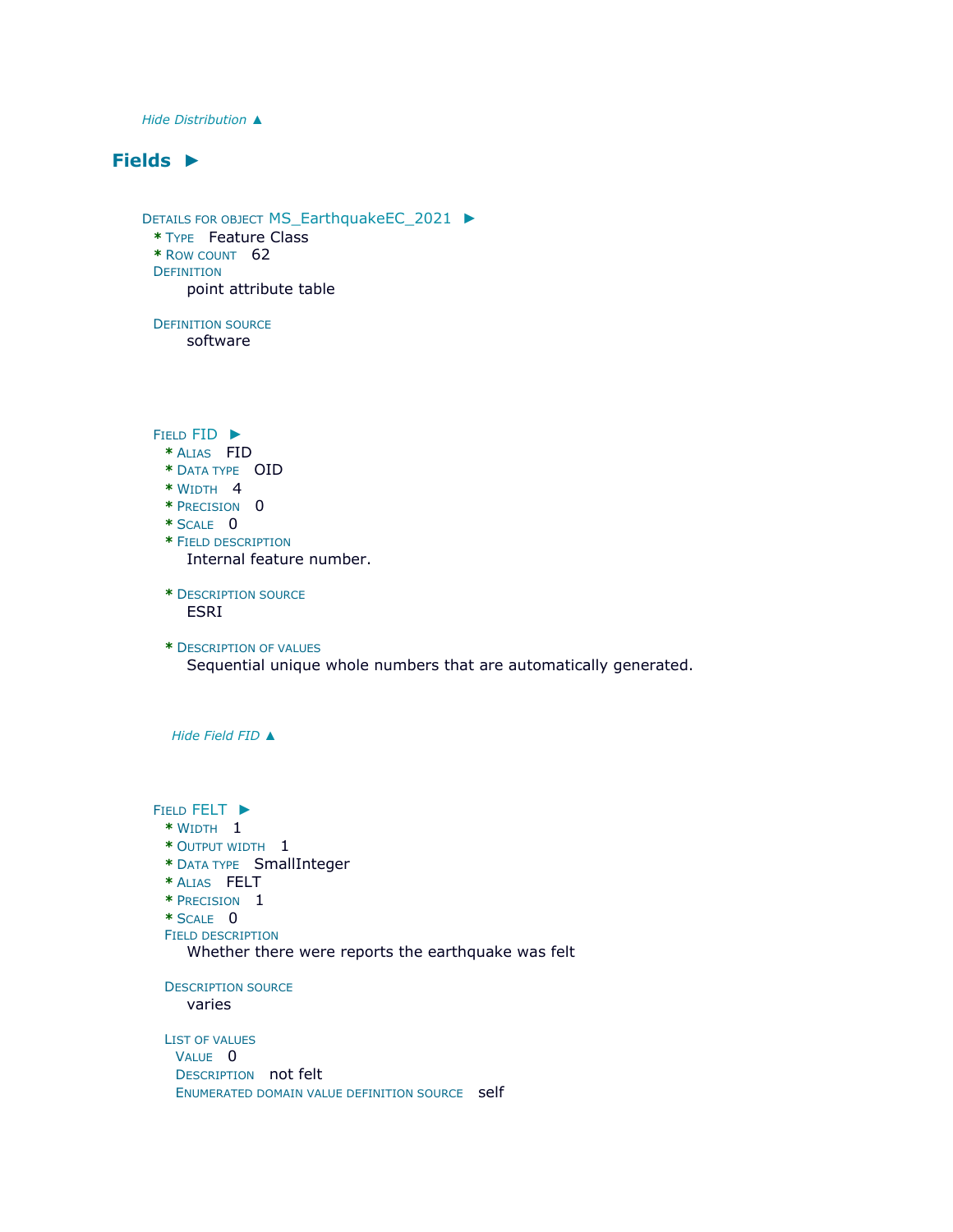VALUE 1 DESCRIPTION felt ENUMERATED DOMAIN VALUE DEFINITION SOURCE Self

VALUE 9 DESCRIPTION repeated locations, so don't put text ENUMERATED DOMAIN VALUE DEFINITION SOURCE Self

ACCURACY INFORMATION ACCURACY good **EXPLANATION** confident when information available

MEASUREMENT FREQUENCY Unknown

*Hide Field [FELT](file:///C:/Users/swalker/AppData/Local/Temp/arcF10F/tmpAB41.tmp.htm%23ID0EKBQA) [▲](file:///C:/Users/swalker/AppData/Local/Temp/arcF10F/tmpAB41.tmp.htm%23ID0EKBQA)*

FIELD [YEAR](file:///C:/Users/swalker/AppData/Local/Temp/arcF10F/tmpAB41.tmp.htm%23ID0EJBQA) ► **\*** WIDTH 4

**\*** OUTPUT WIDTH 4 **\*** DATA TYPE String **\*** ALIAS YEAR **\*** PRECISION 0 **\*** SCALE 0 FIELD DESCRIPTION

4 digit year for small map

DESCRIPTION SOURCE reports

RANGE OF VALUES MINIMUM VALUE 1853 MAXIMUM VALUE present

ACCURACY INFORMATION ACCURACY very good *Hide Field [YEAR](file:///C:/Users/swalker/AppData/Local/Temp/arcF10F/tmpAB41.tmp.htm%23ID0EJBQA) [▲](file:///C:/Users/swalker/AppData/Local/Temp/arcF10F/tmpAB41.tmp.htm%23ID0EJBQA)*

FIELD [Shape](file:///C:/Users/swalker/AppData/Local/Temp/arcF10F/tmpAB41.tmp.htm%23ID0EIBQA) ►

- **\*** ALIAS Shape
- **\*** DATA TYPE Geometry
- **\*** WIDTH 0
- **\*** PRECISION 0
- **\*** SCALE 0
- **\*** FIELD DESCRIPTION Feature geometry.
- **\*** DESCRIPTION SOURCE ESRI
- **\*** DESCRIPTION OF VALUES Coordinates defining the features.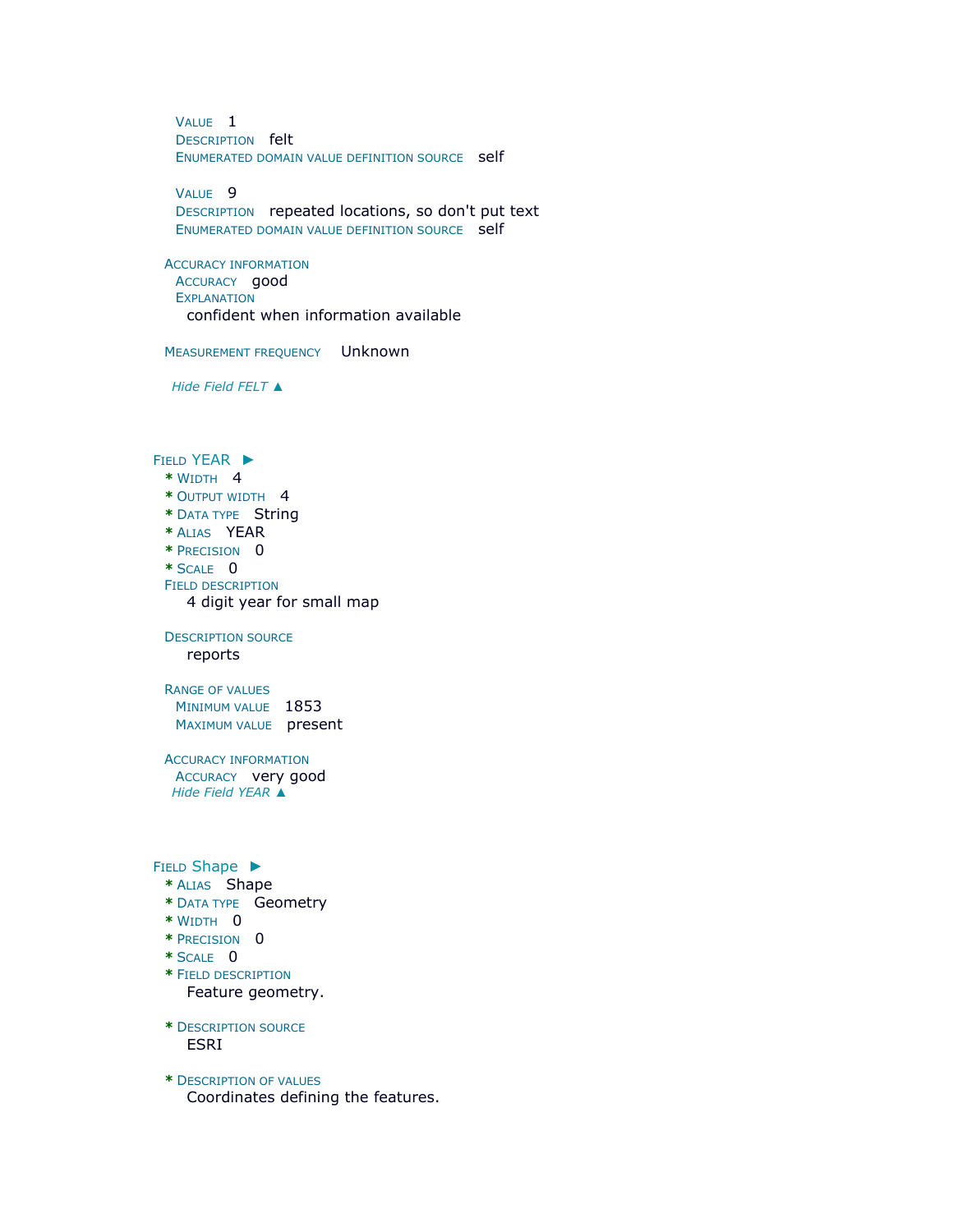*Hide Field [Shape](file:///C:/Users/swalker/AppData/Local/Temp/arcF10F/tmpAB41.tmp.htm%23ID0EIBQA) [▲](file:///C:/Users/swalker/AppData/Local/Temp/arcF10F/tmpAB41.tmp.htm%23ID0EIBQA)*

FIELD [POS](file:///C:/Users/swalker/AppData/Local/Temp/arcF10F/tmpAB41.tmp.htm%23ID0EHBQA) ► **\*** WIDTH 1 **\*** OUTPUT WIDTH 1 **\*** DATA TYPE SmallInteger **\*** ALIAS POS **\*** PRECISION 1 **\*** SCALE 0 FIELD DESCRIPTION position of text to be printed DESCRIPTION SOURCE self LIST OF VALUES VALUE 1 DESCRIPTION LL ENUMERATED DOMAIN VALUE DEFINITION SOURCE Self VALUE 2 DESCRIPTION LR ENUMERATED DOMAIN VALUE DEFINITION SOURCE Self VALUE 3 DESCRIPTION LL, less shifted ENUMERATED DOMAIN VALUE DEFINITION SOURCE Self VALUE<sub>4</sub> DESCRIPTION UR ENUMERATED DOMAIN VALUE DEFINITION SOURCE Self VALUE 5 DESCRIPTION UL ENUMERATED DOMAIN VALUE DEFINITION SOURCE Self VALUE 6 DESCRIPTION UC ENUMERATED DOMAIN VALUE DEFINITION SOURCE self VALUE 7 DESCRIPTION CL ENUMERATED DOMAIN VALUE DEFINITION SOURCE self ACCURACY INFORMATION ACCURACY very good *Hide [Field](file:///C:/Users/swalker/AppData/Local/Temp/arcF10F/tmpAB41.tmp.htm%23ID0EHBQA) POS [▲](file:///C:/Users/swalker/AppData/Local/Temp/arcF10F/tmpAB41.tmp.htm%23ID0EHBQA)*

FIELD [QUAKESM\\_](file:///C:/Users/swalker/AppData/Local/Temp/arcF10F/tmpAB41.tmp.htm%23ID0EGBQA) ►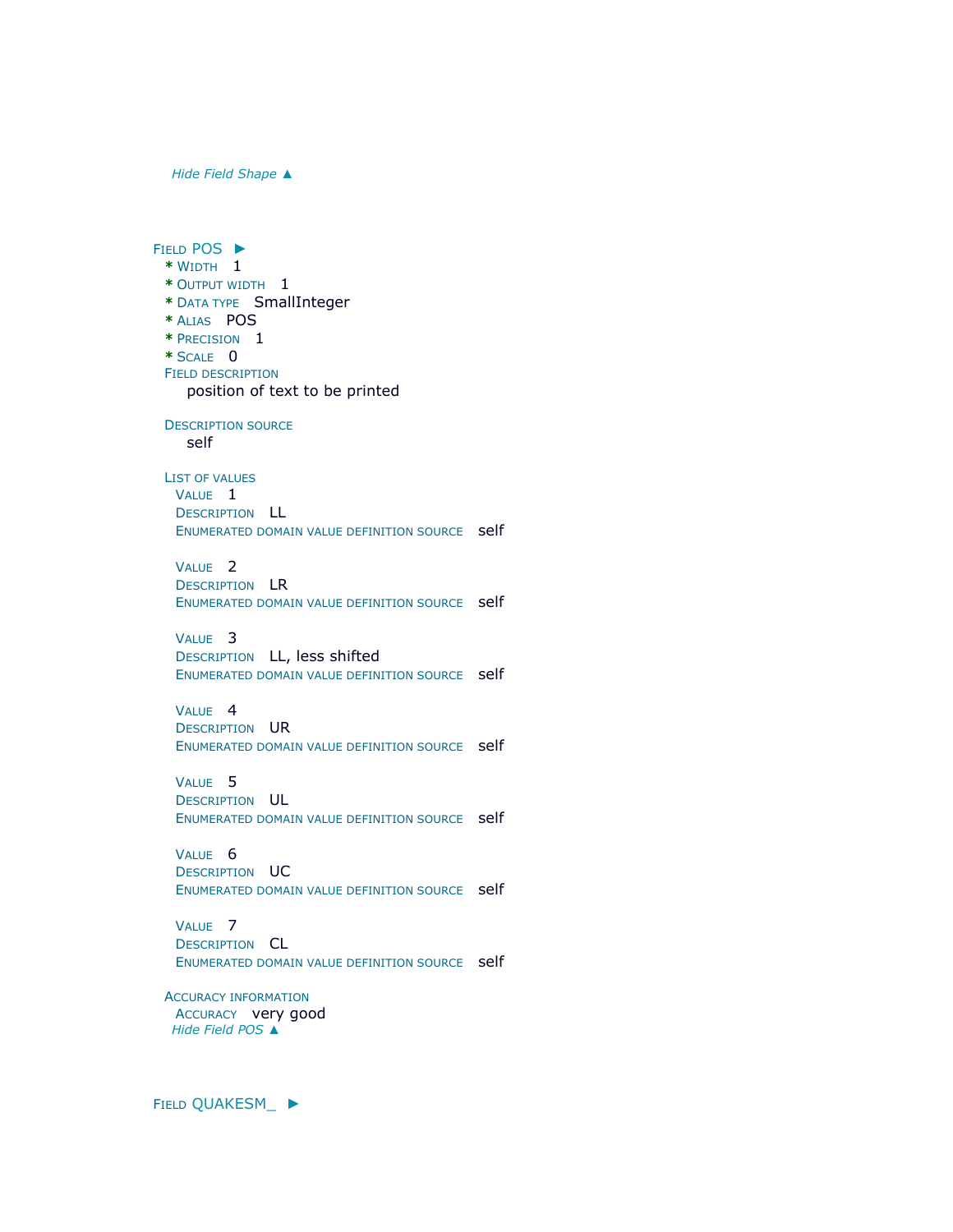**\*** ALIAS QUAKESM\_ **\*** DATA TYPE Integer **\*** WIDTH 9 **\*** PRECISION 9 **\*** SCALE 0 *Hide Field [QUAKESM\\_](file:///C:/Users/swalker/AppData/Local/Temp/arcF10F/tmpAB41.tmp.htm%23ID0EGBQA) [▲](file:///C:/Users/swalker/AppData/Local/Temp/arcF10F/tmpAB41.tmp.htm%23ID0EGBQA)* FIELD [QUAKESM\\_ID](file:///C:/Users/swalker/AppData/Local/Temp/arcF10F/tmpAB41.tmp.htm%23ID0EFBQA) ► **\*** ALIAS QUAKESM\_ID **\*** DATA TYPE Integer **\*** WIDTH 9 **\*** PRECISION 9 **\*** SCALE 0 *Hide Field [QUAKESM\\_ID](file:///C:/Users/swalker/AppData/Local/Temp/arcF10F/tmpAB41.tmp.htm%23ID0EFBQA) [▲](file:///C:/Users/swalker/AppData/Local/Temp/arcF10F/tmpAB41.tmp.htm%23ID0EFBQA)* FIELD [DATE\\_](file:///C:/Users/swalker/AppData/Local/Temp/arcF10F/tmpAB41.tmp.htm%23ID0EEBQA) ► **\*** ALIAS DATE\_ **\*** DATA TYPE String **\*** WIDTH 15 **\*** PRECISION 0 **\*** SCALE 0 *Hide Field [DATE\\_](file:///C:/Users/swalker/AppData/Local/Temp/arcF10F/tmpAB41.tmp.htm%23ID0EEBQA) [▲](file:///C:/Users/swalker/AppData/Local/Temp/arcF10F/tmpAB41.tmp.htm%23ID0EEBQA)* FIELD [MAGNITUDE](file:///C:/Users/swalker/AppData/Local/Temp/arcF10F/tmpAB41.tmp.htm%23ID0EDBQA) ▶ **\*** ALIAS MAGNITUDE **\*** DATA TYPE Single **\*** WIDTH 13 **\*** PRECISION 0 **\*** SCALE 0 FIELD DESCRIPTION Magnitude of earthquake when available *Hide Field [MAGNITUDE](file:///C:/Users/swalker/AppData/Local/Temp/arcF10F/tmpAB41.tmp.htm%23ID0EDBQA) [▲](file:///C:/Users/swalker/AppData/Local/Temp/arcF10F/tmpAB41.tmp.htm%23ID0EDBQA)* FIELD **[INTENSITY](file:///C:/Users/swalker/AppData/Local/Temp/arcF10F/tmpAB41.tmp.htm%23ID0ECBQA)** ▶ **\*** ALIAS INTENSITY **\*** DATA TYPE String

- **\*** WIDTH 3
- **\*** PRECISION 0
- **\*** SCALE 0
- FIELD DESCRIPTION

Intensity of earthquake when available

*Hide Field [INTENSITY](file:///C:/Users/swalker/AppData/Local/Temp/arcF10F/tmpAB41.tmp.htm%23ID0ECBQA) [▲](file:///C:/Users/swalker/AppData/Local/Temp/arcF10F/tmpAB41.tmp.htm%23ID0ECBQA)*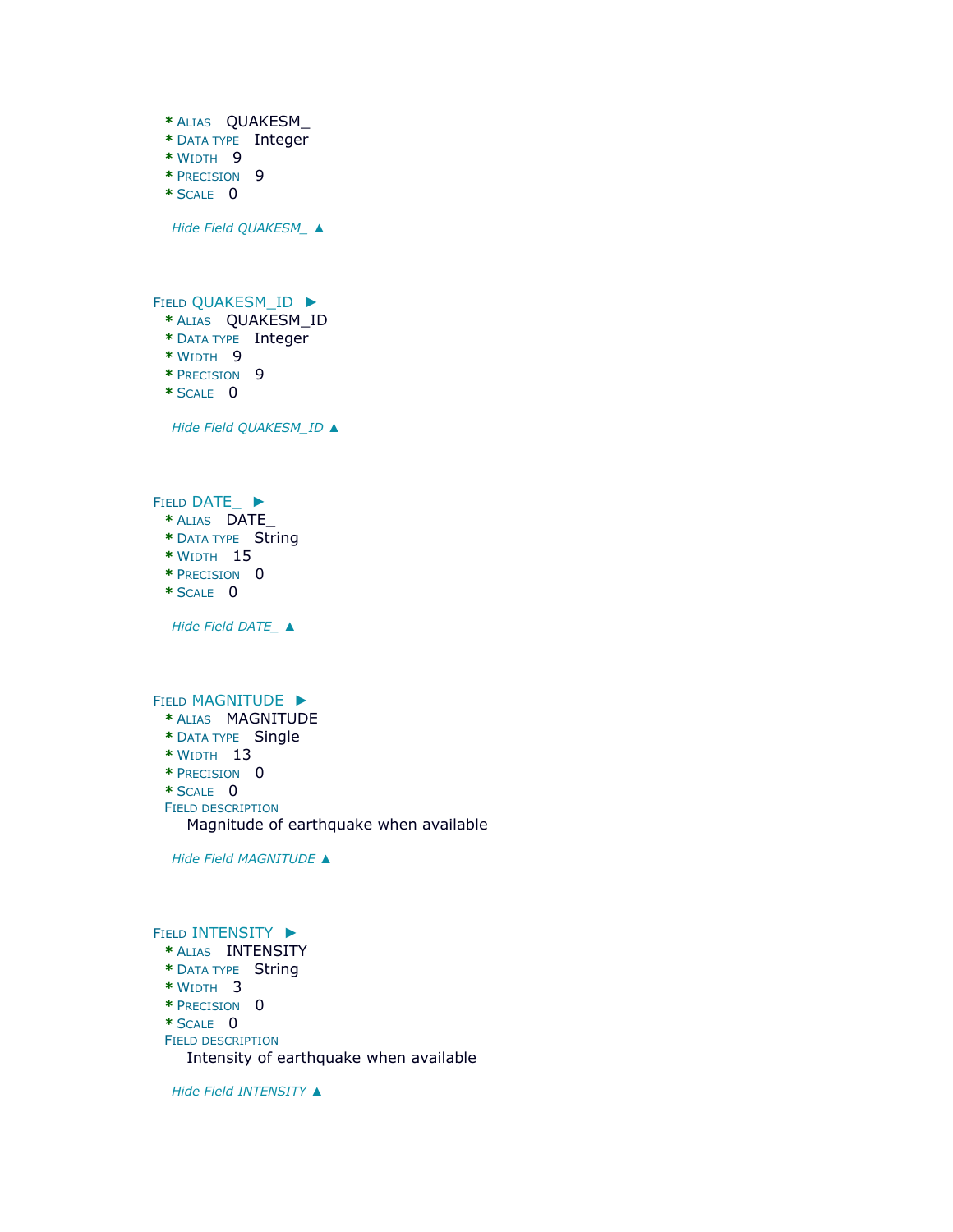

*Hide Field [ANGLE](file:///C:/Users/swalker/AppData/Local/Temp/arcF10F/tmpAB41.tmp.htm%23ID0EABQA) [▲](file:///C:/Users/swalker/AppData/Local/Temp/arcF10F/tmpAB41.tmp.htm%23ID0EABQA)*

*Hide Details for object [MS\\_EarthquakeEC\\_2021](file:///C:/Users/swalker/AppData/Local/Temp/arcF10F/tmpAB41.tmp.htm%23ID0EBQA) [▲](file:///C:/Users/swalker/AppData/Local/Temp/arcF10F/tmpAB41.tmp.htm%23ID0EBQA)*

OVERVIEW D[ESCRIPTION](file:///C:/Users/swalker/AppData/Local/Temp/arcF10F/tmpAB41.tmp.htm%23ID0EAQA)  $\blacktriangleright$ 

#### ENTITY AND ATTRIBUTE OVERVIEW

A long date is given, which isn't used for the map, a year, which is printed, felt to determine a solid circle or hollow symbol, and position placement of the year text next to the circle.

*Hide [Overview Description](file:///C:/Users/swalker/AppData/Local/Temp/arcF10F/tmpAB41.tmp.htm%23ID0EAQA) [▲](file:///C:/Users/swalker/AppData/Local/Temp/arcF10F/tmpAB41.tmp.htm%23ID0EAQA)*

*Hide [Fields](file:///C:/Users/swalker/AppData/Local/Temp/arcF10F/tmpAB41.tmp.htm%23ID0EQA) [▲](file:///C:/Users/swalker/AppData/Local/Temp/arcF10F/tmpAB41.tmp.htm%23ID0EQA)*

#### **[Metadata Details](file:///C:/Users/swalker/AppData/Local/Temp/arcF10F/tmpAB41.tmp.htm%23ID0TALNA) [►](file:///C:/Users/swalker/AppData/Local/Temp/arcF10F/tmpAB41.tmp.htm%23ID0TALNA)**

- **\*** METADATA LANGUAGE English (UNITED STATES)
- **\*** METADATA CHARACTER SET utf8 8 bit UCS Transfer Format

SCOPE OF THE DATA DESCRIBED BY THE METADATA **\*** dataset SCOPE NAME **\*** dataset

**\*** LAST UPDATE 2021-06-23

ARCGIS METADATA PROPERTIES METADATA FORMAT ArcGIS 1.0 STANDARD OR PROFILE USED TO EDIT METADATA FGDC METADATA STYLE ISO 19139 Metadata Implementation Specification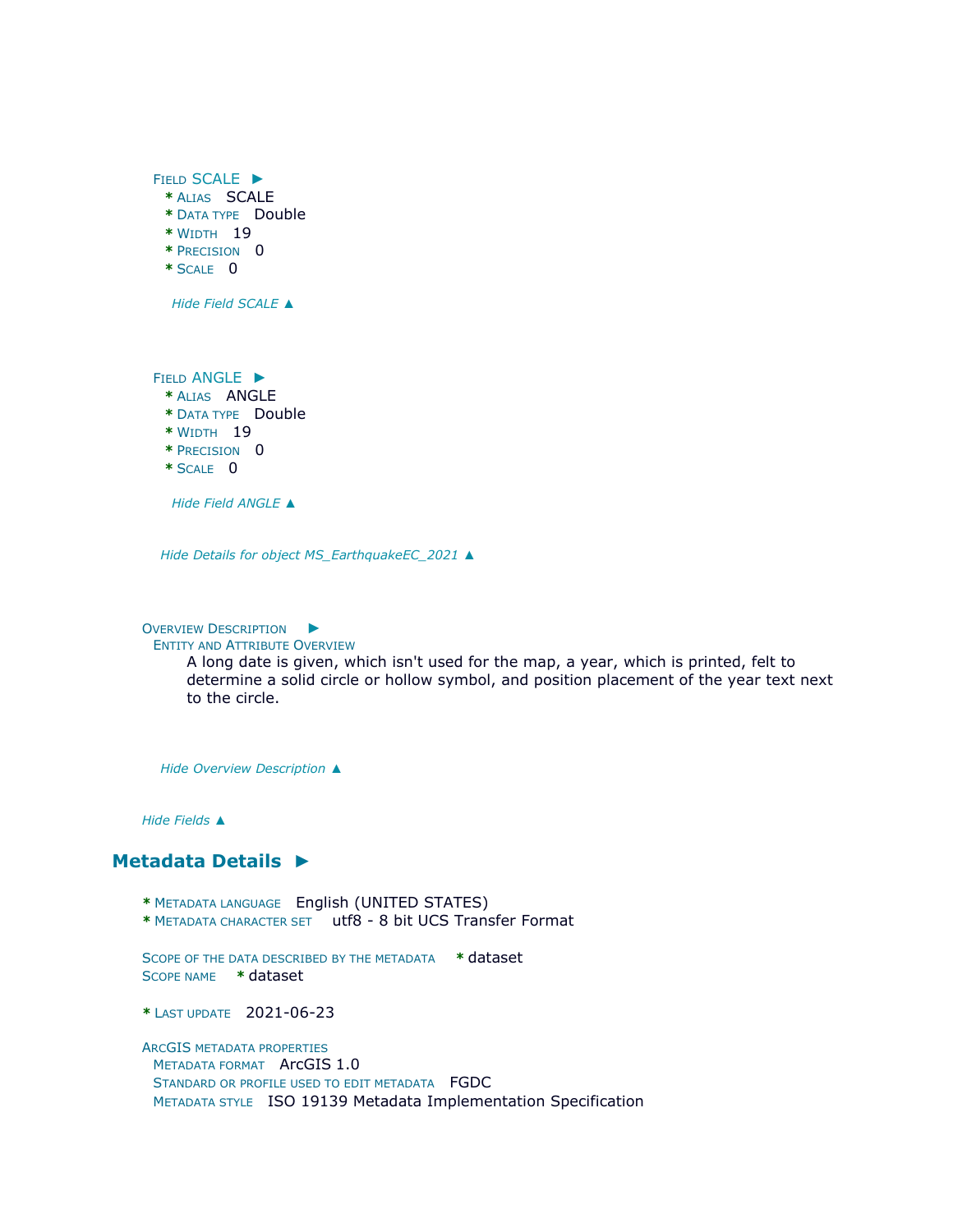CREATED IN ARCGIS FOR THE ITEM 2021-06-23 16:18:41 LAST MODIFIED IN ARCGIS FOR THE ITEM 2021-06-23 16:20:00

AUTOMATIC UPDATES HAVE BEEN PERFORMED Yes LAST UPDATE 2021-06-23 16:20:00

*Hide [Metadata Details](file:///C:/Users/swalker/AppData/Local/Temp/arcF10F/tmpAB41.tmp.htm%23ID0TALNA) [▲](file:///C:/Users/swalker/AppData/Local/Temp/arcF10F/tmpAB41.tmp.htm%23ID0TALNA)*

## **[Metadata Contacts](file:///C:/Users/swalker/AppData/Local/Temp/arcF10F/tmpAB41.tmp.htm%23ID0EAA) [►](file:///C:/Users/swalker/AppData/Local/Temp/arcF10F/tmpAB41.tmp.htm%23ID0EAA)**

METADATA CONTACT INDIVIDUAL'S NAME Geology ORGANIZATION'S NAME MDEQ CONTACT'S ROLE owner

> C[ONTACT INFORMATION](file:///C:/Users/swalker/AppData/Local/Temp/arcF10F/tmpAB41.tmp.htm%23ID0EAAA) ▶ PHONE VOICE 6019615500

**ADDRESS** TYPE both CITY Jackson ADMINISTRATIVE AREA MS POSTAL CODE 39202 COUNTRY US E-MAIL ADDRESS [byassin@mdeq.ms.gov](mailto:byassin@mdeq.ms.gov?subject=MS_EarthquakeEC_2021)

*Hide [Contact information](file:///C:/Users/swalker/AppData/Local/Temp/arcF10F/tmpAB41.tmp.htm%23ID0EAAA) [▲](file:///C:/Users/swalker/AppData/Local/Temp/arcF10F/tmpAB41.tmp.htm%23ID0EAAA)*

*Hide [Metadata Contacts](file:///C:/Users/swalker/AppData/Local/Temp/arcF10F/tmpAB41.tmp.htm%23ID0EAA) [▲](file:///C:/Users/swalker/AppData/Local/Temp/arcF10F/tmpAB41.tmp.htm%23ID0EAA)*

## **[Thumbnail and Enclosures](file:///C:/Users/swalker/AppData/Local/Temp/arcF10F/tmpAB41.tmp.htm%23ID0EBA) [►](file:///C:/Users/swalker/AppData/Local/Temp/arcF10F/tmpAB41.tmp.htm%23ID0EBA)**

**THUMBNAIL** THUMBNAIL TYPE JPG

*Hide [Thumbnail and Enclosures](file:///C:/Users/swalker/AppData/Local/Temp/arcF10F/tmpAB41.tmp.htm%23ID0EBA) [▲](file:///C:/Users/swalker/AppData/Local/Temp/arcF10F/tmpAB41.tmp.htm%23ID0EBA)*

### [FGDC Metadata \(read-only\)](file:///C:/Users/swalker/AppData/Local/Temp/arcF10F/tmpAB41.tmp.htm%23fgdcMetadata) [▼](file:///C:/Users/swalker/AppData/Local/Temp/arcF10F/tmpAB41.tmp.htm%23fgdcMetadata)

**CITATION** CITATION INFORMATION ORIGINATOR Mississippi Department of Environmental Quality, Mississippi Office of Geology, Geospatial Resources. PUBLICATION DATE 2005-06 TITLE quakesm\_point13 EDITION 3rd GEOSPATIAL DATA PRESENTATION FORM vector digital data SERIES INFORMATION SERIES NAME Fact Sheets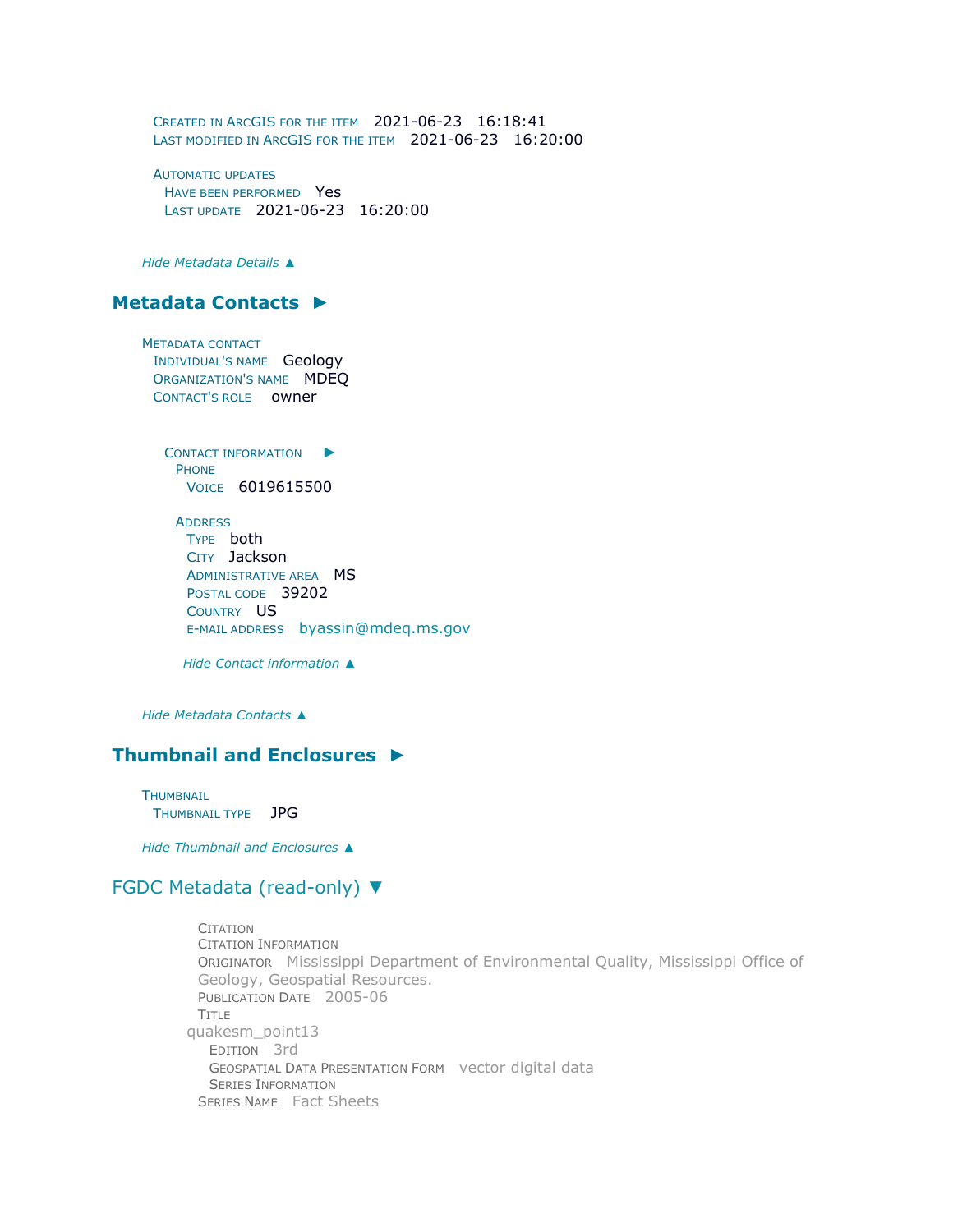ISSUE IDENTIFICATION 1 PUBLICATION INFORMATION PUBLICATION PLACE Jackson, Mississippi PUBLISHER Mississippi Office of Geology ONLINE LINKAGE [\\geology.deq.ms.gov/quakesm](file://///geology.deq.ms.gov/quakesm)

**DESCRIPTION** 

**ABSTRACT** 

This shows earthquakes originating, or with epicenters, within Mississippi. It contains the date, location, and felt information. It is specifically made for a  $8.5 \times 11$  fact sheet for distribution.

PURPOSE

This data was prepared for the purpose of depicting the location of earthquake epicenters for a small map on one side of a two sided fact sheet. The other side lists the data about the earthquakes, risks, and sources.

TIME PERIOD OF CONTENT TIME PERIOD INFORMATION SINGLE DATE/TIME CALENDAR DATE 2008-06 TIME OF DAY unknown CURRENTNESS REFERENCE ground condition **STATUS** PROGRESS Complete MAINTENANCE AND UPDATE FREQUENCY As needed

SPATIAL DOMAIN BOUNDING COORDINATES WEST BOUNDING COORDINATE -90.899913 EAST BOUNDING COORDINATE -88.123420 NORTH BOUNDING COORDINATE 34.969840 SOUTH BOUNDING COORDINATE 30.382208

KEYWORDS **THEME** 

THEME KEYWORD THESAURUS Shoreline Metadata Profile of the Content Standard for Digital Geospatial Metadata; FGDC\_STD-001.2-2001 THEME KEYWORD Historic THEME KEYWORD Earthquakes THEME KEYWORD Epicenter

THEME

THEME KEYWORD THESAURUS ISO19115 THEME KEYWORD Environment THEME KEYWORD geo-scientific information

PLACE

PLACE KEYWORD THESAURUS CIESIN PLACE KEYWORD Mississippi PLACE KEYWORD North America PLACE KEYWORD United States

**STRATUM** STRATUM KEYWORD THESAURUS None STRATUM KEYWORD Land Surface

**TEMPORAL**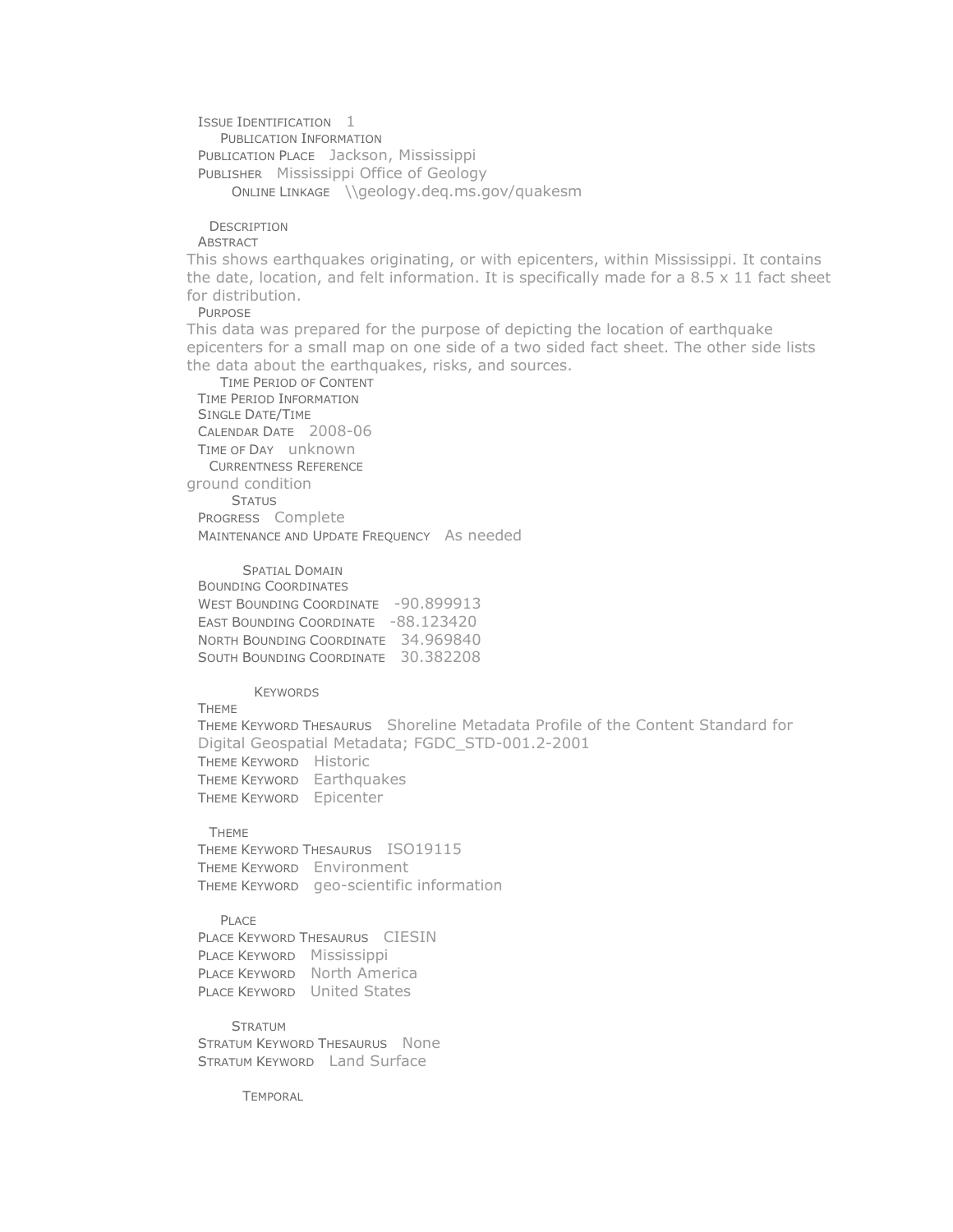TEMPORAL KEYWORD THESAURUS Calender TEMPORAL KEYWORD 1853 TEMPORAL KEYWORD 2003

#### ACCESS CONSTRAINTS

None

USE CONSTRAINTS Should not be used for navigation or emergencies. Should not be used for legal purposes without significant analysis, and an understanding of the data. POINT OF CONTACT CONTACT INFORMATION CONTACT PERSON PRIMARY CONTACT PERSON Barbara Yassin CONTACT ORGANIZATION Mississippi Department of Environmental Quality, Mississippi Office of Geology, Coastal and Energy Division CONTACT POSITION GIS Specialist CONTACT ADDRESS ADDRESS TYPE mailing address ADDRESS PO Box 20307 CITY Jackson STATE OR PROVINCE Mississippi POSTAL CODE 39289 COUNTRY UNITED STATES

CONTACT VOICE TELEPHONE 601-961-5571 CONTACT FACSIMILE TELEPHONE 601-961-5521 CONTACT ELECTRONIC MAIL ADDRESS [barbara\\_yassin@deq.state.ms.us](mailto:barbara_yassin@deq.state.ms.us?subject=MS_EarthquakeEC_2021) HOURS OF SERVICE M-F; 9 AM to 5 PM

DATA SET CREDIT

Michael B. Bograd, Geologist and Barbara Yassin, GIS Analyst at the Mississippi Department of Environmental Quality, Mississippi Office of Geology. NATIVE DATA SET ENVIRONMENT

Microsoft Windows XP Version 5.1 (Build 2600) Service Pack 3; ESRI ArcCatalog 9.3.1.4000

#### *Hide [Identification](file:///C:/Users/swalker/AppData/Local/Temp/arcF10F/tmpAB41.tmp.htm%23ID0EUA) [▲](file:///C:/Users/swalker/AppData/Local/Temp/arcF10F/tmpAB41.tmp.htm%23ID0EUA)*

ATTRIBUTE ACCURACY

ATTRIBUTE ACCURACY REPORT

Quality control was high and the data was verified with visual methods to check for coding errors.

LOGICAL CONSISTENCY REPORT

The earthquakes have been compiled from many published catalogs of earthquakes. The more recent, instrumentally recorded locations were taken from publications of the U.S.G.S., National Earthquake Information Center, and the Center for Earthquake Research and Information at the University of Memphis. Locations were given in various forms from latitudes/longitutes coordinates to a town name.

COMPLETENESS REPORT

All locations have been added and all attributes filled out.

POSITIONAL ACCURACY

HORIZONTAL POSITIONAL ACCURACY

HORIZONTAL POSITIONAL ACCURACY REPORT

Accuracy is represented in feet. Where as the historical location of an epicenter maybe highly unaccurate, the placement of the point meets National Mapping Standards.

QUANTITATIVE HORIZONTAL POSITIONAL ACCURACY ASSESSMENT

HORIZONTAL POSITIONAL ACCURACY VALUE 40

HORIZONTAL POSITIONAL ACCURACY EXPLANATION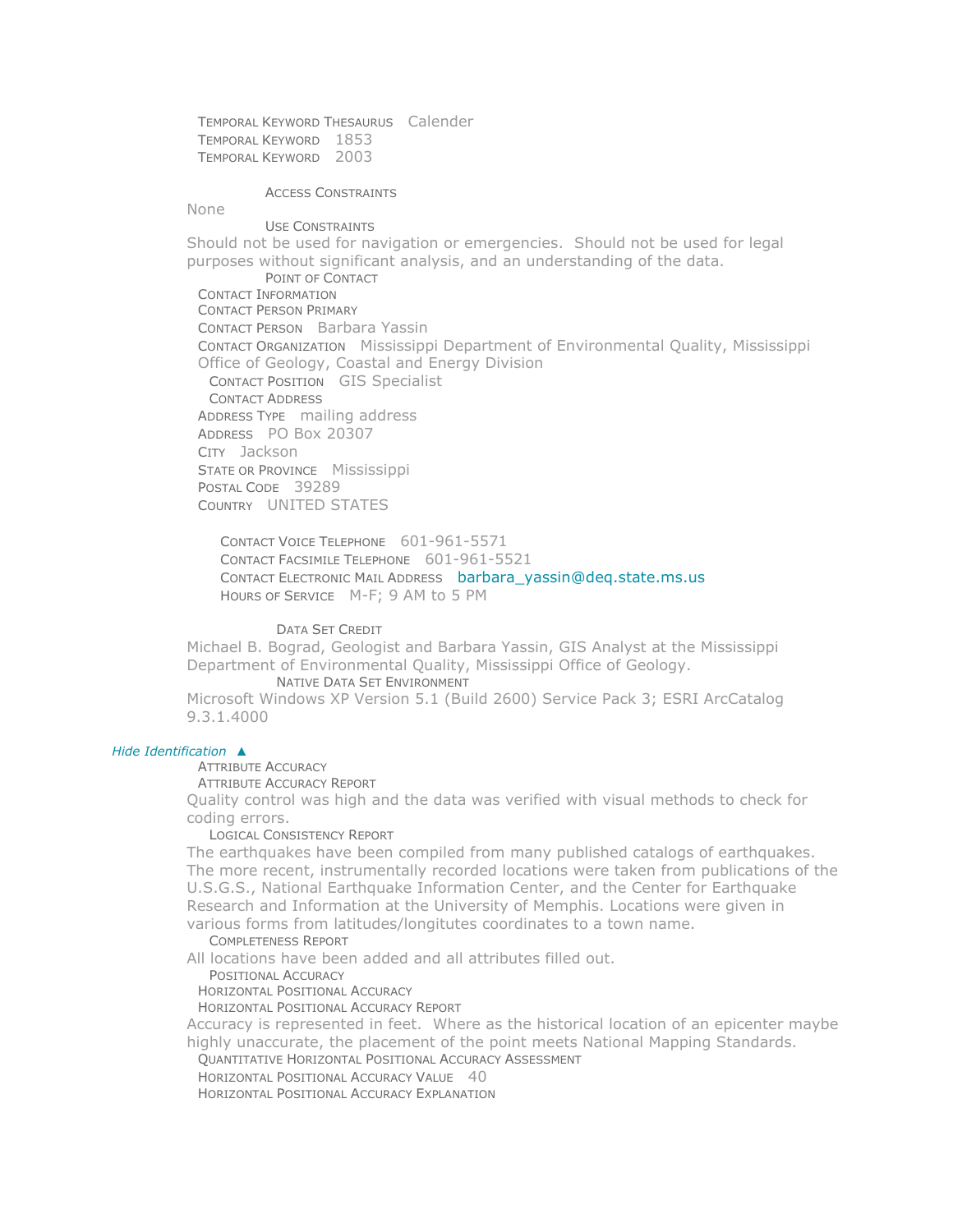The value represents the accuracy of USGS 1:24,000 topographic quadrange which were sometimes used to pull a coordinate location. VERTICAL POSITIONAL ACCURACY VERTICAL POSITIONAL ACCURACY REPORT No vertical Accuracy reported LINEAGE SOURCE INFORMATION SOURCE CITATION CITATION INFORMATION ORIGINATOR MARIS contracted Pine Design to digitize USGS topographic quadrangles in 1989. PUBLICATION DATE 1990 TITLE PLS GEOSPATIAL DATA PRESENTATION FORM vector digital data OTHER CITATION DETAILS All of Mississippi PLS is available digitally on MARIS's website. ONLINE LINKAGE [www.maris.state.ms.us](file:///C:/Users/swalker/AppData/Local/Temp/arcF10F/www.maris.state.ms.us) SOURCE SCALE DENOMINATOR 24.000 TYPE OF SOURCE MEDIA digital data SOURCE TIME PERIOD OF CONTENT TIME PERIOD INFORMATION SINGLE DATE/TIME CALENDAR DATE 1990 SOURCE CURRENTNESS REFERENCE ground condition SOURCE CITATION ABBREVIATION PLS SOURCE CONTRIBUTION Public Land Survey Vector file used to assiste in data location. PROCESS STEP PROCESS DESCRIPTION Locate epicenter points and heads-up digitized them with background base data as a guide. Add attributes for dates and symbology. SOURCE USED CITATION ABBREVIATION locations PROCESS DATE Unknown SOURCE PRODUCED CITATION ABBREVIATION quakesm *Hide [Data Quality](file:///C:/Users/swalker/AppData/Local/Temp/arcF10F/tmpAB41.tmp.htm%23ID0ETA) [▲](file:///C:/Users/swalker/AppData/Local/Temp/arcF10F/tmpAB41.tmp.htm%23ID0ETA)* HORIZONTAL COORDINATE SYSTEM DEFINITION PLANAR PLANAR COORDINATE INFORMATION PLANAR COORDINATE ENCODING METHOD coordinate pair COORDINATE REPRESENTATION ABSCISSA RESOLUTION 0.000000 ORDINATE RESOLUTION 0.000000 PLANAR DISTANCE UNITS meters GEODETIC MODEL

HORIZONTAL DATUM NAME North American Datum of 1983 ELLIPSOID NAME Geodetic Reference System 80 SEMI-MAJOR AXIS 6378137.000000 DENOMINATOR OF FLATTENING RATIO 298.257222

*Hide [Spatial Reference](file:///C:/Users/swalker/AppData/Local/Temp/arcF10F/tmpAB41.tmp.htm%23ID0ERA) [▲](file:///C:/Users/swalker/AppData/Local/Temp/arcF10F/tmpAB41.tmp.htm%23ID0ERA)*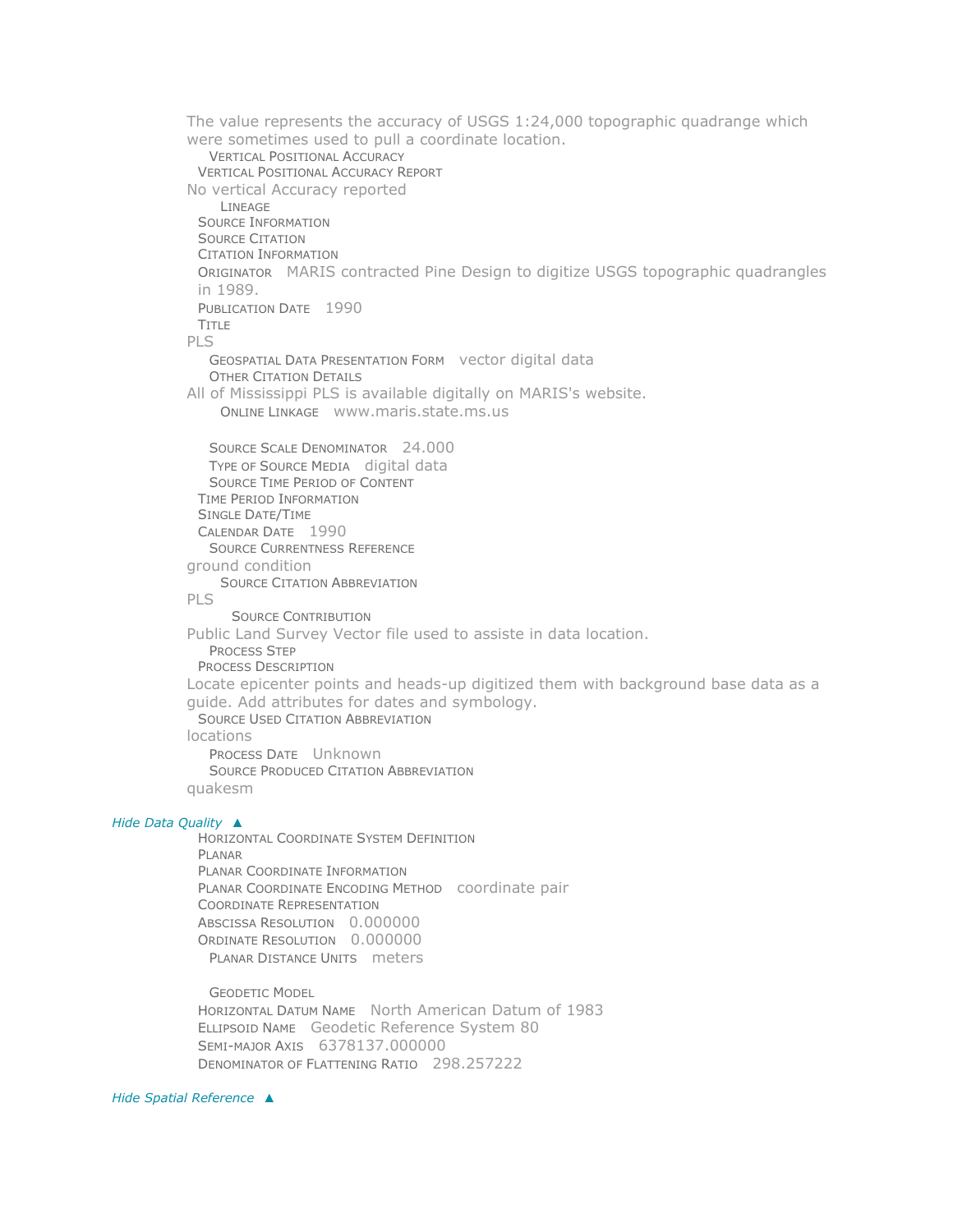DETAILED DESCRIPTION ENTITY TYPE ENTITY TYPE LABEL MS\_EarthquakeEC\_2021 ENTITY TYPE DEFINITION point attribute table ENTITY TYPE DEFINITION SOURCE software **ATTRIBUTE** ATTRIBUTE LABEL FID ATTRIBUTE DEFINITION Internal feature number. ATTRIBUTE DEFINITION SOURCE ESRI ATTRIBUTE DOMAIN VALUES UNREPRESENTABLE DOMAIN Sequential unique whole numbers that are automatically generated. **ATTRIBUTE** ATTRIBUTE LABEL FELT ATTRIBUTE DEFINITION Whether there were reports the earthquake was felt ATTRIBUTE DEFINITION SOURCE varies ATTRIBUTE DOMAIN VALUES ENUMERATED DOMAIN ENUMERATED DOMAIN VALUE 0 ENUMERATED DOMAIN VALUE DEFINITION not felt ENUMERATED DOMAIN VALUE DEFINITION SOURCE self ENUMERATED DOMAIN ENUMERATED DOMAIN VALUE 1 ENUMERATED DOMAIN VALUE DEFINITION felt ENUMERATED DOMAIN VALUE DEFINITION SOURCE self ENUMERATED DOMAIN ENUMERATED DOMAIN VALUE 9 ENUMERATED DOMAIN VALUE DEFINITION repeated locations, so don't put text ENUMERATED DOMAIN VALUE DEFINITION SOURCE self ATTRIBUTE VALUE ACCURACY INFORMATION ATTRIBUTE VALUE ACCURACY good ATTRIBUTE VALUE ACCURACY EXPLANATION confident when information available ATTRIBUTE MEASUREMENT FREQUENCY Unknown **ATTRIBUTE** ATTRIBUTE LABEL YEAR ATTRIBUTE DEFINITION 4 digit year for small map ATTRIBUTE DEFINITION SOURCE reports ATTRIBUTE DOMAIN VALUES RANGE DOMAIN RANGE DOMAIN MINIMUM 1853 RANGE DOMAIN MAXIMUM present ATTRIBUTE VALUE ACCURACY INFORMATION ATTRIBUTE VALUE ACCURACY very good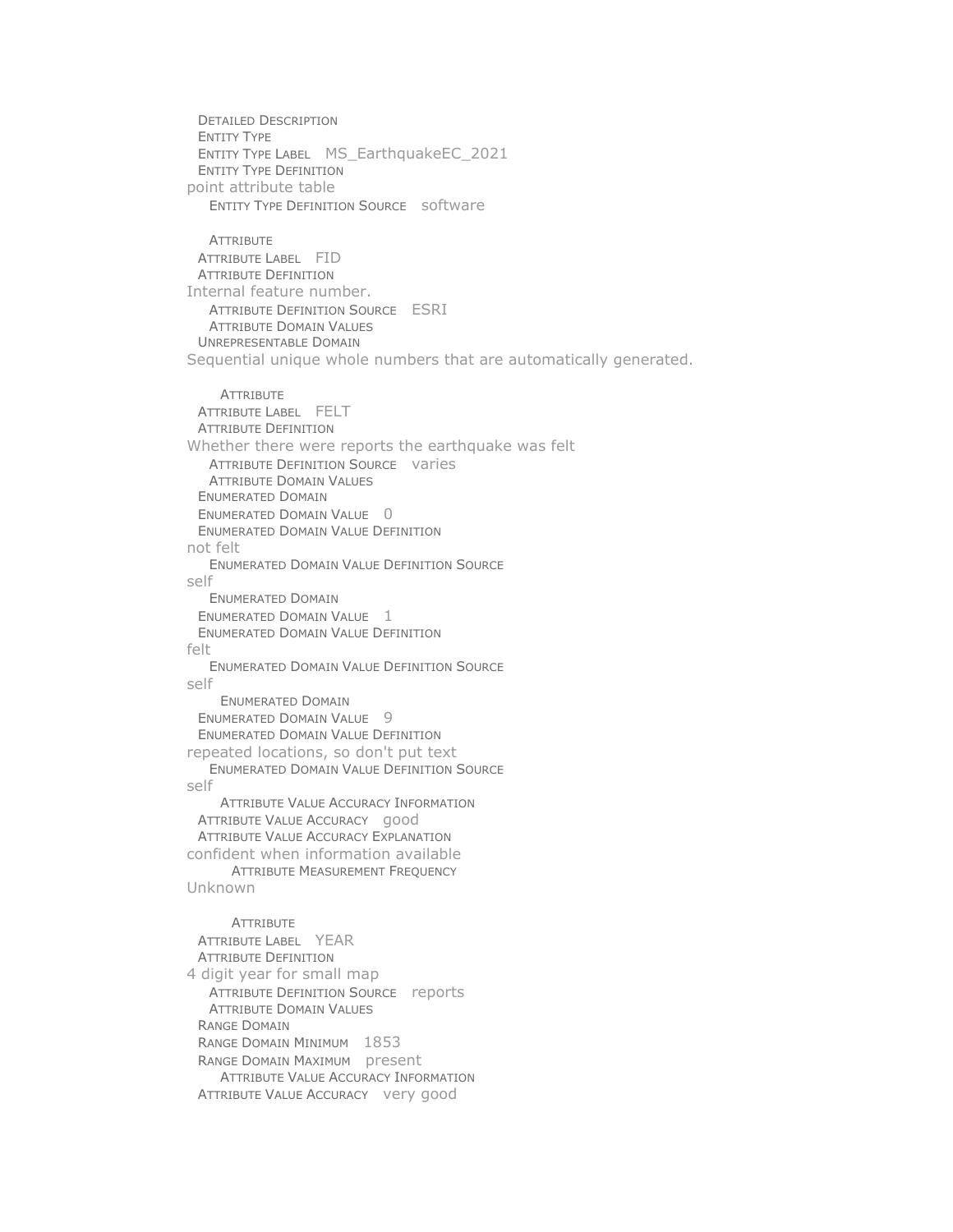**ATTRIBUTE** ATTRIBUTE LABEL Shape ATTRIBUTE DEFINITION Feature geometry. ATTRIBUTE DEFINITION SOURCE ESRI ATTRIBUTE DOMAIN VALUES UNREPRESENTABLE DOMAIN Coordinates defining the features. **ATTRIBUTE** ATTRIBUTE LABEL POS ATTRIBUTE DEFINITION position of text to be printed ATTRIBUTE DEFINITION SOURCE self ATTRIBUTE DOMAIN VALUES ENUMERATED DOMAIN ENUMERATED DOMAIN VALUE 1 ENUMERATED DOMAIN VALUE DEFINITION  $\Box$ ENUMERATED DOMAIN VALUE DEFINITION SOURCE self ENUMERATED DOMAIN ENUMERATED DOMAIN VALUE 2 ENUMERATED DOMAIN VALUE DEFINITION LR ENUMERATED DOMAIN VALUE DEFINITION SOURCE self ENUMERATED DOMAIN ENUMERATED DOMAIN VALUE 3 ENUMERATED DOMAIN VALUE DEFINITION LL, less shifted ENUMERATED DOMAIN VALUE DEFINITION SOURCE self ENUMERATED DOMAIN ENUMERATED DOMAIN VALUE 4 ENUMERATED DOMAIN VALUE DEFINITION UR ENUMERATED DOMAIN VALUE DEFINITION SOURCE self ENUMERATED DOMAIN ENUMERATED DOMAIN VALUE 5 ENUMERATED DOMAIN VALUE DEFINITION UL ENUMERATED DOMAIN VALUE DEFINITION SOURCE self ENUMERATED DOMAIN ENUMERATED DOMAIN VALUE 6 ENUMERATED DOMAIN VALUE DEFINITION UC ENUMERATED DOMAIN VALUE DEFINITION SOURCE self ENUMERATED DOMAIN ENUMERATED DOMAIN VALUE 7 ENUMERATED DOMAIN VALUE DEFINITION CL ENUMERATED DOMAIN VALUE DEFINITION SOURCE self ATTRIBUTE VALUE ACCURACY INFORMATION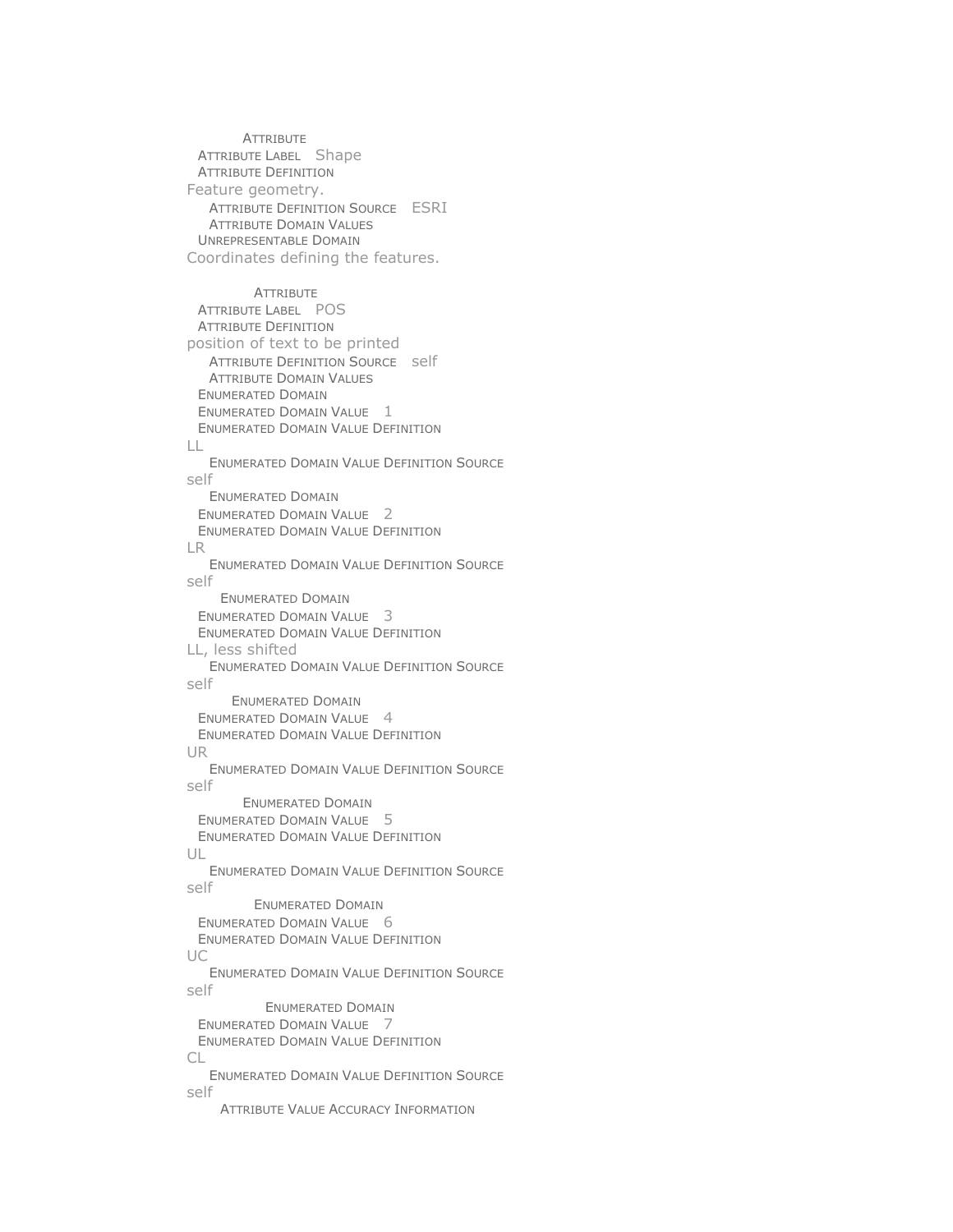ATTRIBUTE VALUE ACCURACY very good

**ATTRIBUTE** ATTRIBUTE LABEL QUAKESM\_

**ATTRIBUTE** ATTRIBUTE LABEL QUAKESM\_ID

**ATTRIBUTE** ATTRIBUTE LABEL DATE\_

ATTRIBUTE ATTRIBUTE LABEL MAGNITUDE ATTRIBUTE DEFINITION Magnitude of earthquake when available

**ATTRIBUTE** ATTRIBUTE LABEL INTENSITY ATTRIBUTE DEFINITION Intensity of earthquake when available

**ATTRIBUTE** ATTRIBUTE LABEL SCALE

**ATTRIBUTE** ATTRIBUTE LABEL ANGLE

OVERVIEW DESCRIPTION ENTITY AND ATTRIBUTE OVERVIEW

A long date is given, which isn't used for the map, a year, which is printed, felt to determine a solid circle or hollow symbol, and position placement of the year text next to the circle.

#### *Hide [Entities and Attributes](file:///C:/Users/swalker/AppData/Local/Temp/arcF10F/tmpAB41.tmp.htm%23/metadata/eainfo/text()%5b1%5d) [▲](file:///C:/Users/swalker/AppData/Local/Temp/arcF10F/tmpAB41.tmp.htm%23/metadata/eainfo/text()%5b1%5d)*

DISTRIBUTOR CONTACT INFORMATION CONTACT ORGANIZATION PRIMARY CONTACT ORGANIZATION Mississippi Department of Environmental Quality, Mississippi Office of Geology, Geospatial Resources Division CONTACT PERSON Barbara Yassin CONTACT POSITION GIS Specialist CONTACT ADDRESS ADDRESS TYPE mailing address ADDRESS PO Box 20307 CITY Jackson STATE OR PROVINCE Mississippi POSTAL CODE 39289 COUNTRY UNITED STATES

CONTACT VOICE TELEPHONE 601-961-5500 CONTACT FACSIMILE TELEPHONE 601-961-5521 CONTACT ELECTRONIC MAIL ADDRESS [barbara\\_yassin@deq.state.ms.us](mailto:barbara_yassin@deq.state.ms.us?subject=MS_EarthquakeEC_2021) HOURS OF SERVICE M- F; 9 AM to 5 PM

RESOURCE DESCRIPTION Downloadable Data STANDARD ORDER PROCESS DIGITAL FORM DIGITAL TRANSFER INFORMATION